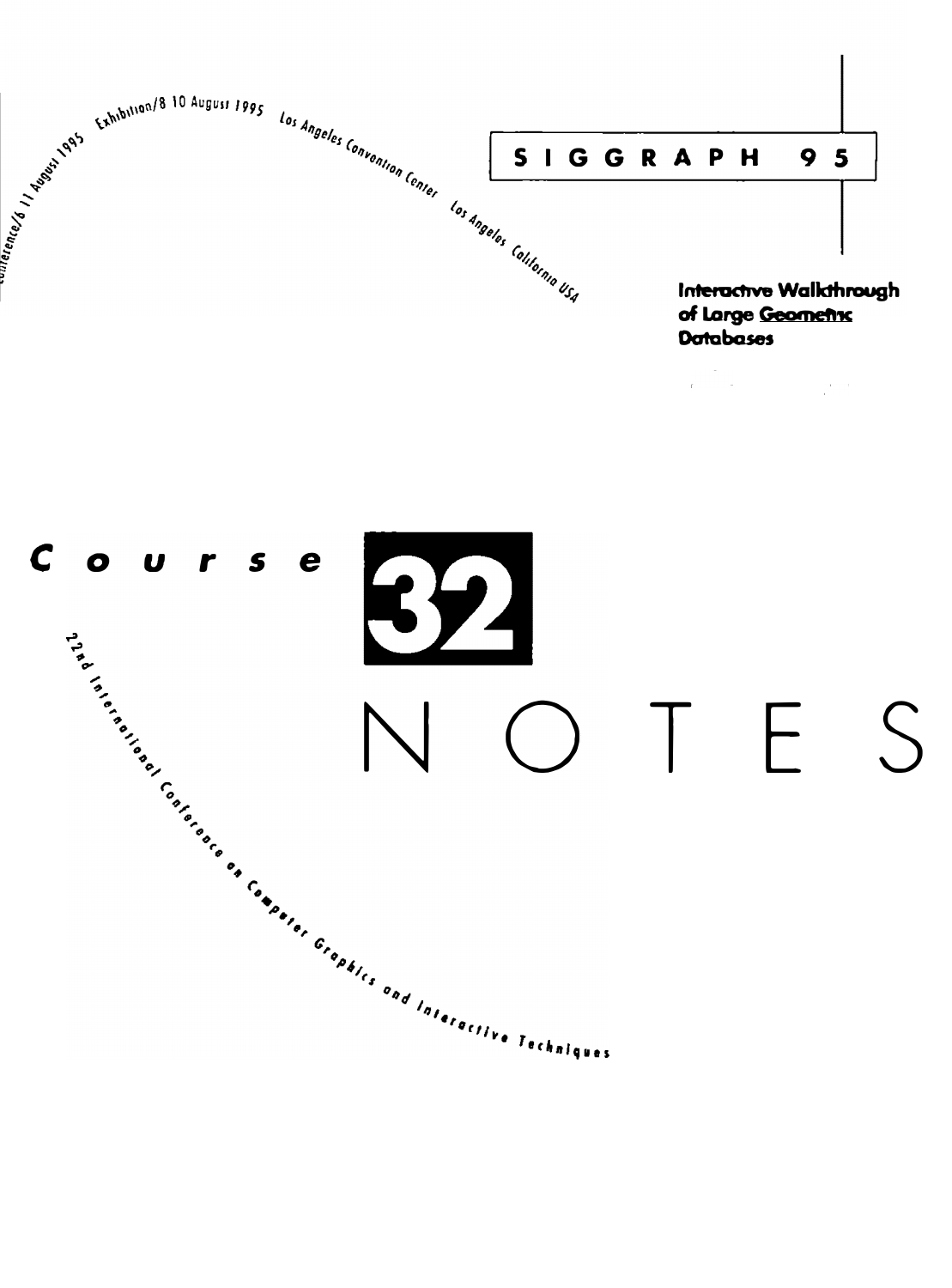#### Interactive Walkthrough of Large Geometric Databases

Organizer ERIC BRECHNER **Booing Computer Sarvices** 

Lecturers THOMAS FUNXHOUSE AT&T Ball Laboratories

**NED GREENE** Apple Computer Inc.

**JAMES HELMAN** Silicon Graphics Inc.

**JAREK ROSSIGNAC IBM TJ Watson Rasoarch Contar** 

# Course SZZ<br>VOTES



#### SIGGRAPH 1995

22nd International Conference on Computer Graphics and Interactive Techniques

ł.

Conference/6-11 August 1995 Exhibition/8-10 August 1995 Los Angeles Convention Center Los Angeles California USA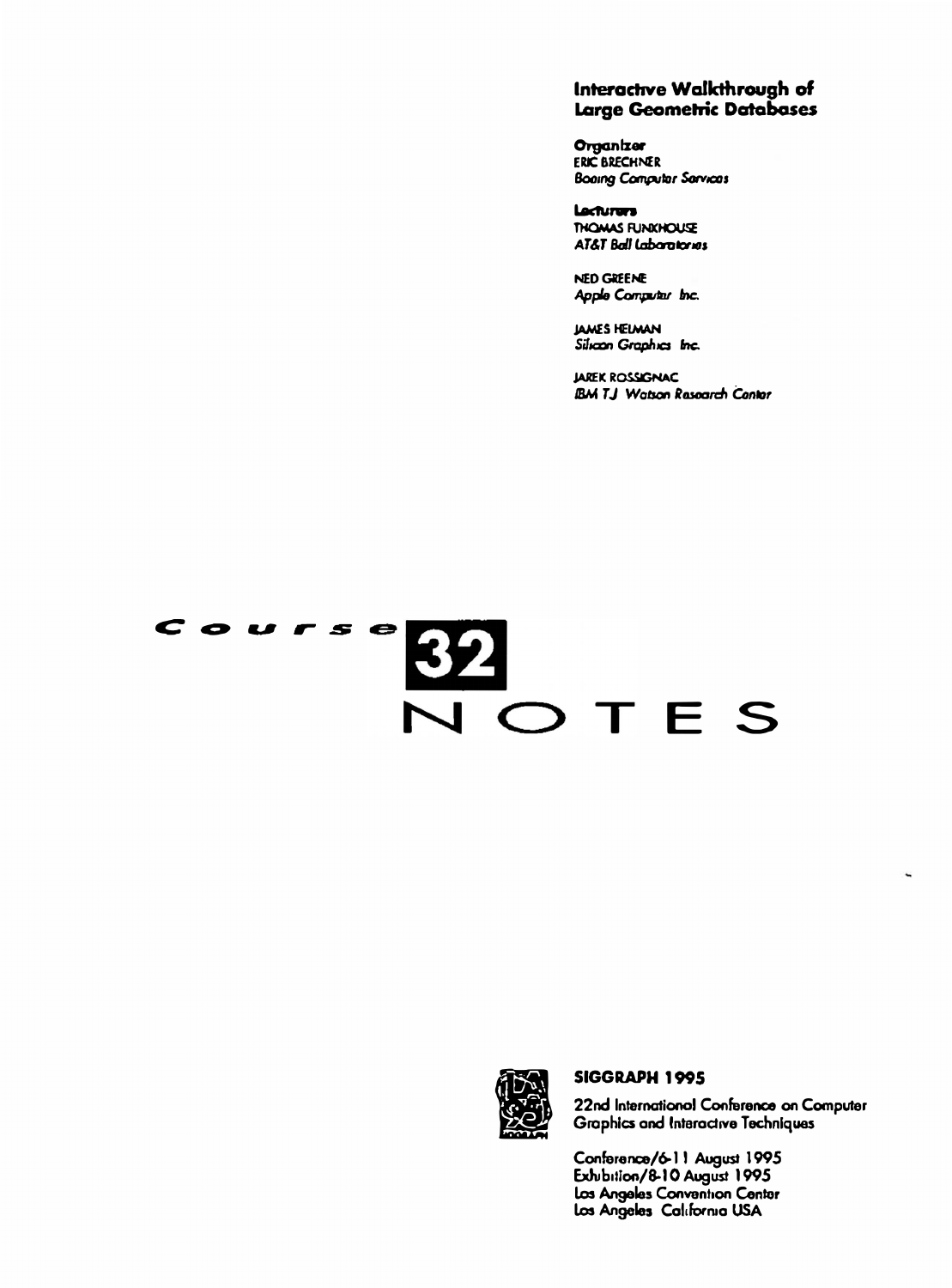### **Interactive Walkthrough of Large Geometric Databases**

Course Notes for SIGGRAPH '95

#### Course Organizer

Enc L Brechner The Boemg Company

#### Course Speakers

James Helman Silicon Graphics Inc Ned Greene Apple Computer Jarek Rossignac IBM T J Watson Research Center Thomas A Funkhouser AT&T Bell Laboratones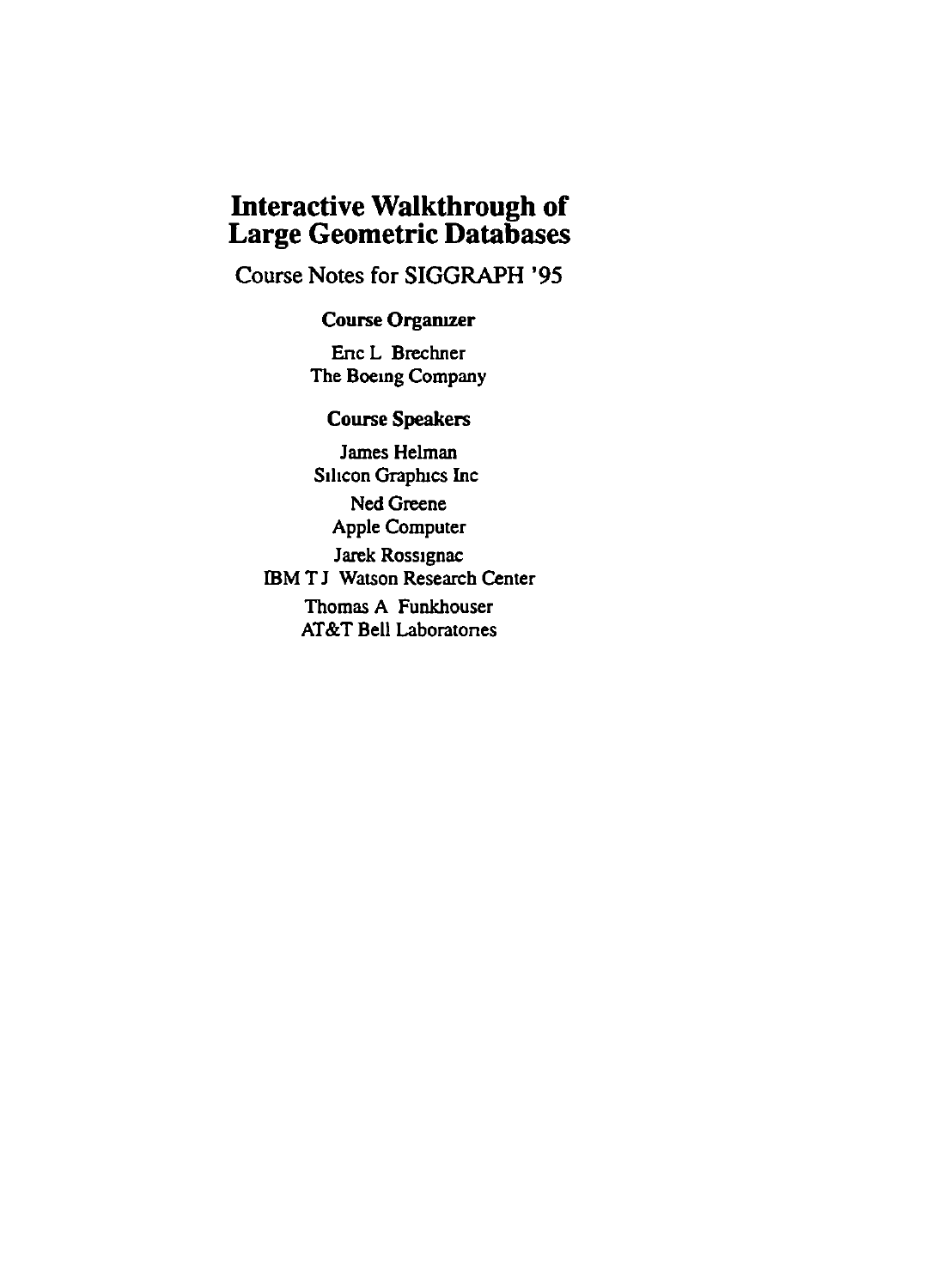### **Abstract**

This course will focus on techniques, algorithms, data-structures and databases for displaying very large geometric databases interactively (greater than 1 million polygons) drawn at least 10 frames per second) Beginning with a discussion of basic techniques and leading to state-of-the-art algorithms the speakers will address key issues in walkthrough including visibility computations automatic object simplification and memory management through database subset pre fetching Speakers will show real applications of these algorithms to a variety of areas including visual simulation virtual reality architecture and digital mockup

Attendees of this course will better understand the key issues in dealing with very large geometric databases. They will be provided basic and state-of-the-art techniques to overcome hardware and software limitations that preclude the high frames rates necessary for interactive inspection of complex geometric scenes. These techniques will be illustrated by real examples of working walkthrough applications using databases with between 1 million and 500 million polygons

A working knowledge of interactive computer graphics, including the mechanisms of matrix transformation perspective and raster graphics will form a good foundation for the course material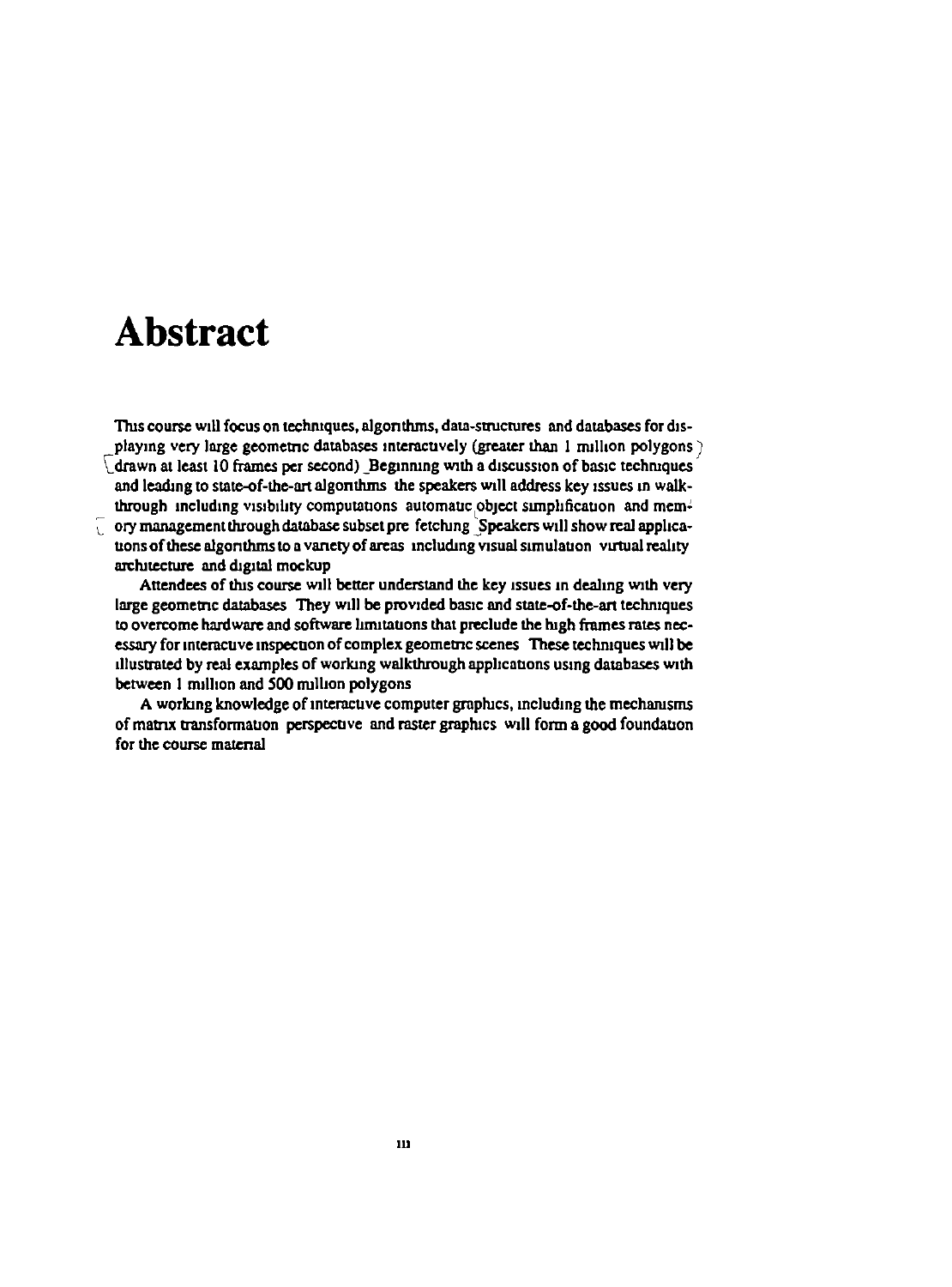### **Course Schedule**

#### A Introduction - 10 minutes

Statement of the problem Introduction of the speakers Agenda. - Enc Brechner

B Graphics Techniques for Walkthrough Applications - 75 minutes

An introduction to techniques common to most walkthrough applications with examples from the IRIS Performer toolkit. The methods include multi tasking

view frustum culling level-of-detail frame rate control, and database paging  $\perp$  James Helman

#### • Morning Break

C Hierarchical Visibility and Tiling 75 minutes

Hierarchical approaches to accelerating visibility computations in extremely complex scenes Ned Greene)

- Lunch
- D Geometric Simplification 75 minutes

The generation and exploitation of multi-resolution graphic models for the interactive visualization of complex mechanical or architectural 3D scenes / Jarek Rossignac

#### **• Afternoon Break**

3',00<del>2',45</del> E Database Management - 75 minutes

> Algonthms for computing and pre-fetching a small subset of a disk-resident database to store in memory during an interactive walkthrough<sup>1</sup>. Thomas Funkhouser 1

- 4.40 • Seventh inning Stretch
	- F Wrap-up and Future Directions 20 minutes

Hierarchical level of detail culling and data staging for interactive walkthrough of infinite databases, including a 3D Web browser Enc Brechner

v

 $5:00$ 

**2**',45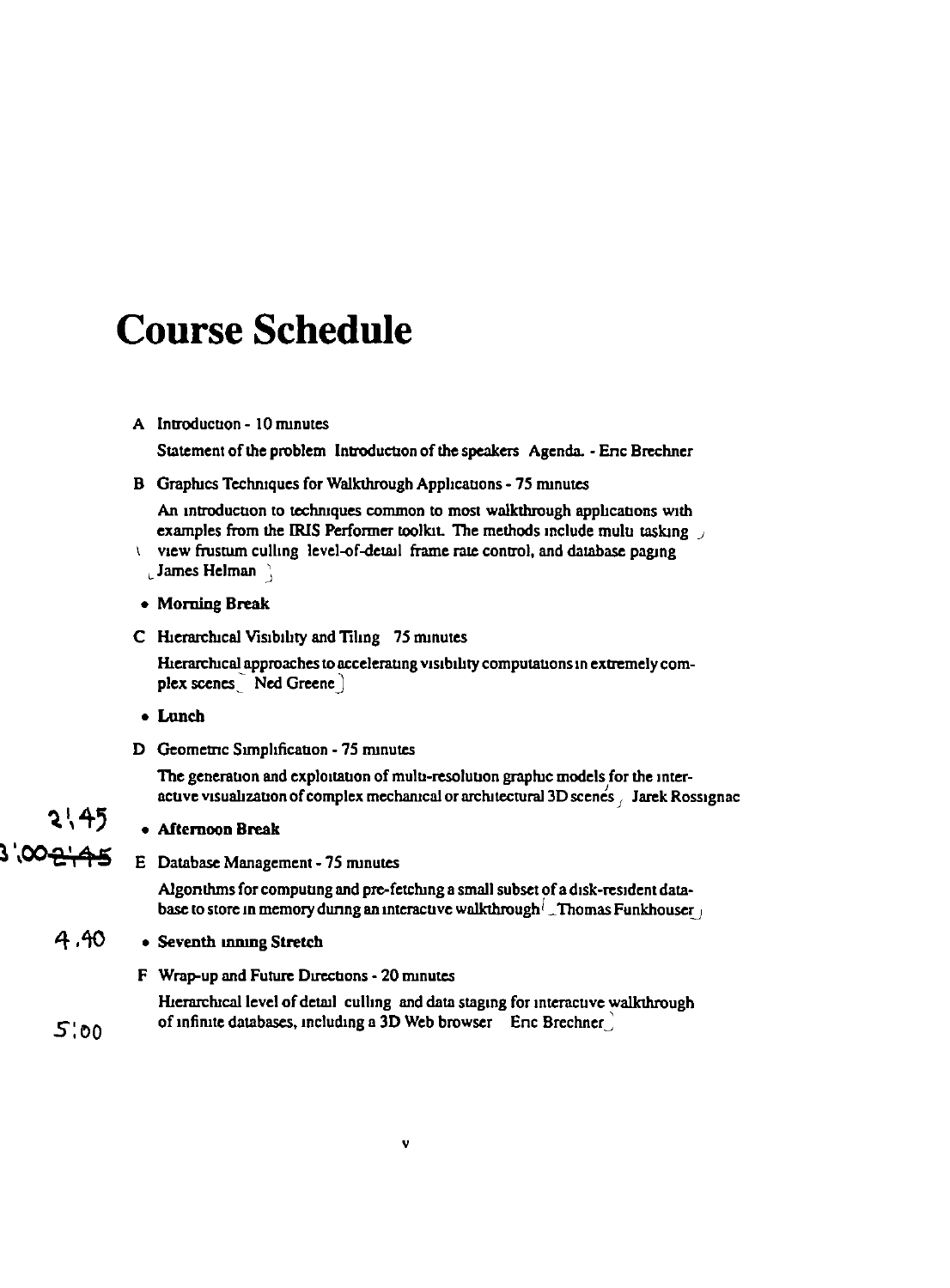# **Contents**

|              |                                                                                                                |              |                                       | iп             |
|--------------|----------------------------------------------------------------------------------------------------------------|--------------|---------------------------------------|----------------|
|              |                                                                                                                |              |                                       | v              |
|              |                                                                                                                |              |                                       | xvii           |
| A            |                                                                                                                | Introduction |                                       | $A-1$          |
| 1            |                                                                                                                |              |                                       | $A - 3$        |
| $\mathbf{z}$ |                                                                                                                | Introduction |                                       | $A - 7$        |
|              | 21                                                                                                             |              | Statement of the problem              | A <sub>7</sub> |
|              | 22                                                                                                             |              | Overview of the notes                 | A8             |
| B            |                                                                                                                |              | <b>Graphics Techniques</b>            | $B-1$          |
| 3            |                                                                                                                |              | <b>Graphics Techniques</b>            | $B-3$          |
|              |                                                                                                                | Introduction |                                       | $B-3$          |
|              |                                                                                                                |              | Mouvation of Performance Requirements | $B-4$          |
|              | <b>Abstract</b><br><b>Course Schedule</b><br>About the speakers<br>Slides<br>31<br>32 <sub>2</sub><br>34<br>35 |              | 3 2 1 Visual Acuity                   | $B-4$          |
|              |                                                                                                                |              | 322 Field of View                     | $B-5$          |
|              |                                                                                                                |              | 323 Latency                           | $B-5$          |
|              |                                                                                                                | 324          | High Frame Rate                       | $B-5$          |
|              |                                                                                                                | 325          | <b>Constant Frame Rate</b>            | B <sub>7</sub> |
|              |                                                                                                                |              | 33 Performance in Graphics Pipelines  | $B-7$          |
|              |                                                                                                                |              | Reducing Geometric Complexity         | $B-8$          |
|              |                                                                                                                | 341          | <b>Texture Mapping</b>                | $B-8$          |
|              |                                                                                                                | 342          | <b>Billboards</b>                     | $B-9$          |
|              |                                                                                                                | 343          | Level of Detail                       | $B-10$         |
|              |                                                                                                                | 344          | Geometric                             | <b>B</b> 10    |
|              |                                                                                                                | 345          | Texturing                             | <b>B</b> 10    |
|              |                                                                                                                |              | <b>Optimizing Runtime Rendering</b>   | <b>B</b> 10    |
|              |                                                                                                                | 351          | <b>Visibility Culling</b>             | $B-10$         |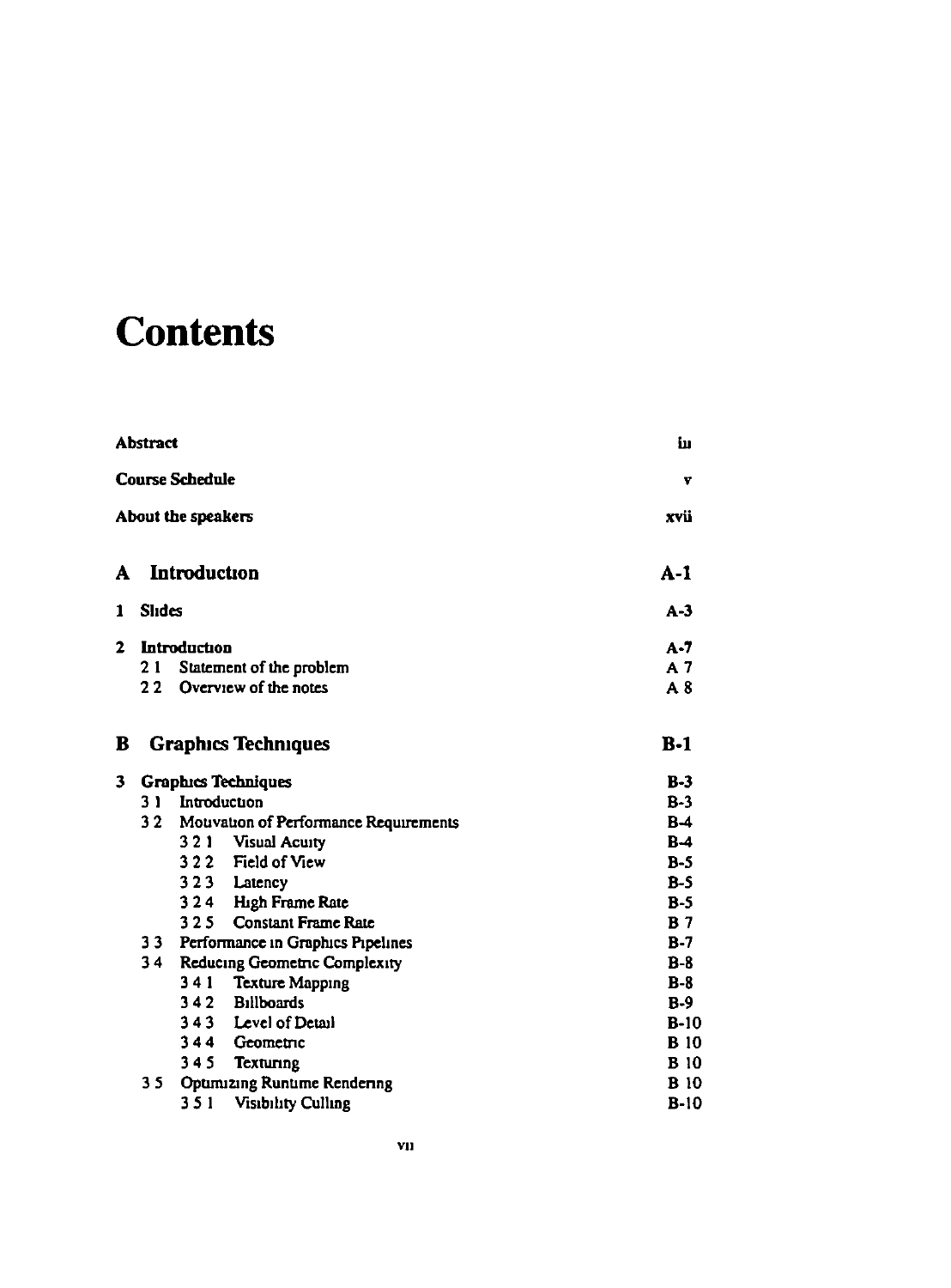| <b>CONTENTS</b> |  |
|-----------------|--|
|-----------------|--|

|   |    | 352              | Level of Detail Switching                      | $B-12$          |
|---|----|------------------|------------------------------------------------|-----------------|
|   |    |                  | 353 Maintaining Constant Frame Rate            | <b>B</b> 12     |
|   |    |                  | 354 Parallel Processing                        | <b>B</b> 13     |
|   |    |                  | 355 Mode Sorung                                | <b>B</b> 14     |
|   |    | 356              | <b>Latency Control</b>                         | <b>B</b> 14     |
|   |    |                  | 36 Optimizing the Graphical Database           | <b>B</b> 16     |
|   |    | 361              | <b>Trangle Meshes</b>                          | <b>B</b> 16     |
|   |    | 362              | Spatial Organization                           | <b>B</b> 16     |
|   |    |                  | 363 Graphics Attributes                        | <b>B</b> 17     |
|   |    |                  | 364 Eliminating Transformations                | <b>B</b> 17     |
|   |    | 365              | Precomputed Animation                          | <b>B</b> 17     |
|   | 37 |                  | Database Examples                              | <b>B</b> 17     |
|   |    | 371              | <b>Architectural Exteriors</b>                 | <b>B</b> 17     |
|   |    | 372              | Architectural Interiors                        | <b>B</b> 17     |
|   | 38 |                  | Handling Very Large Databases                  | <b>B</b> 18     |
|   |    | 381              | Paging Geometry and Texture from Disk          | <b>B</b> 18     |
|   |    | 382              | Paging Texture to Graphics Subsystem           | <b>B</b> 20     |
|   | 39 |                  | Beyond the Rendering                           | <b>B</b> 20     |
|   |    | 391              | Interface with M/CAD Systems                   | <b>B</b> 20     |
|   |    |                  | 392 Collision Detection                        | <b>B</b> 21     |
|   |    |                  | 393 Networking                                 | <b>B</b> 21     |
|   |    | 3 10 Conclusions |                                                | <b>B</b> 21     |
| C |    |                  | <b>Hierarchical Visibility and Tiling</b>      | $C-1$           |
| 4 |    | Introduction     |                                                | C <sub>3</sub>  |
| 5 |    |                  | <b>Hierarchical Z-Buffer Visibility</b>        | C <sub>5</sub>  |
|   | 51 | Overview         |                                                | C <sub>5</sub>  |
|   | 52 |                  | Introduction                                   | C <sub>5</sub>  |
|   | 53 |                  | The Hierarchical Z Buffer Visibility Algorithm | C <sub>7</sub>  |
|   |    |                  | 531 The Object-Space Octree                    | C <sub>7</sub>  |
|   |    | 532              | The Image Space Z-Pyramid                      | C <sub>11</sub> |
|   |    | 533              | The Temporal Coherence Scheme                  | C <sub>15</sub> |
|   | 54 |                  | Building and Maintaining The Octree            | C <sub>15</sub> |
|   |    | 541              | Building an Octree from Unorganized Primitives | C <sub>16</sub> |
|   | 55 |                  | <b>Implementation and Results</b>              | C <sub>18</sub> |
|   |    | 551              | Parallel Performance                           | C <sub>23</sub> |
|   |    | 552              | Use of Graphics Hardware                       | C <sub>24</sub> |
|   | 56 | Conclusion       |                                                | C <sub>25</sub> |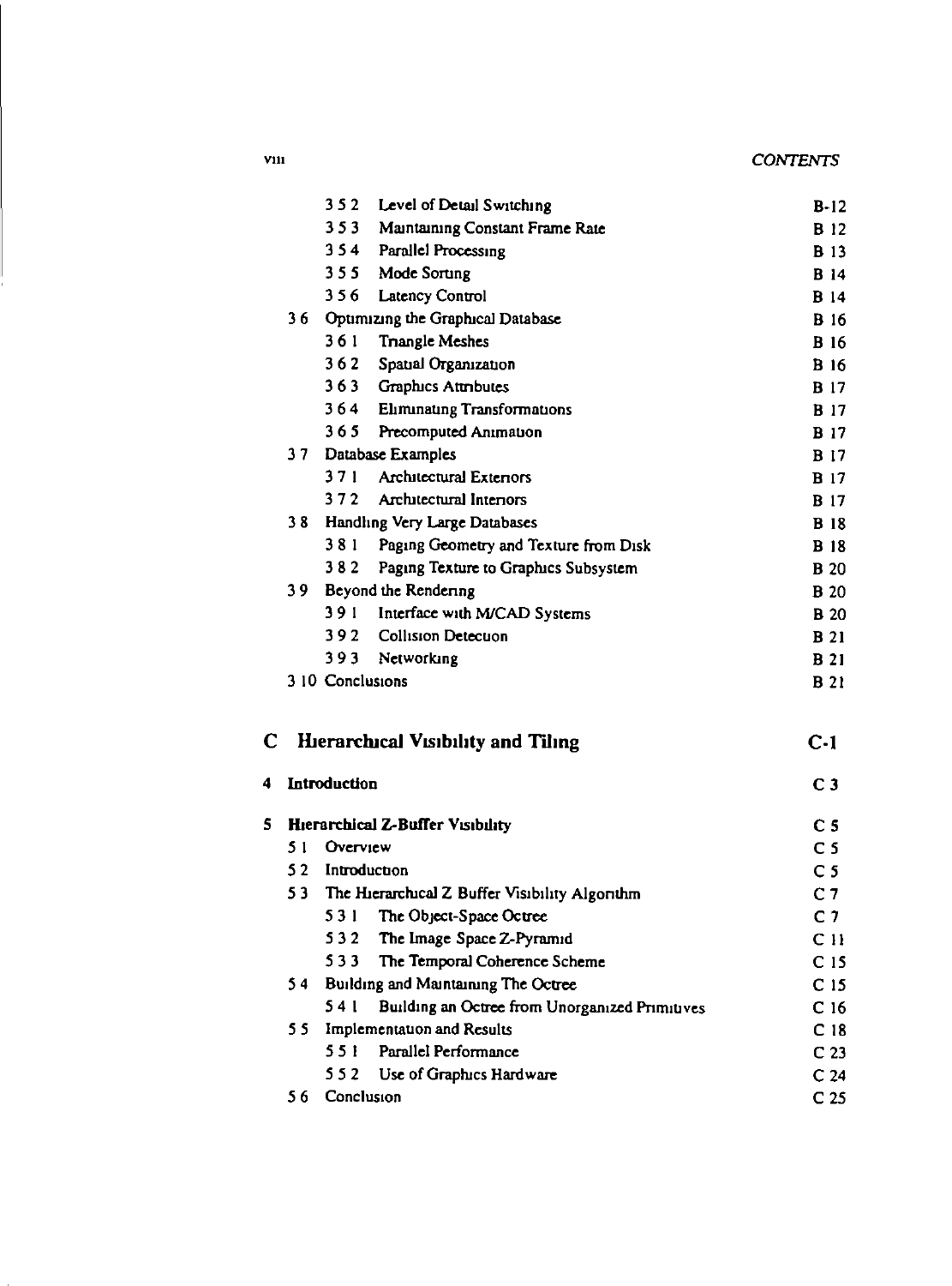| <b>CONTENTS</b> |  |
|-----------------|--|

|     | ٦ |
|-----|---|
| ___ |   |

| 6. |    | <b>Hierarchical Polygon Tiling</b>             | $C-27$          |
|----|----|------------------------------------------------|-----------------|
|    | 61 | Overview                                       | C <sub>27</sub> |
|    | 62 | Introduction                                   | $C-28$          |
|    | 63 | Previous Work                                  | $C-30$          |
|    |    | 631<br><b>Warnock Subdivision</b>              | $C-30$          |
|    |    | 632<br>Coverage Masks                          | $C-30$          |
|    | 64 | <b>Triage Coverage Masks</b>                   | $C-31$          |
|    |    | <b>Triage Edge Masks</b><br>641                | $C-32$          |
|    |    | 642<br><b>Compositing Triage Masks</b>         | $C-32$          |
|    |    | <b>Building Lookup Tables</b><br>643           | $C-35$          |
|    | 65 | The Hierarchical Tiling Algorithm              | $C-36$          |
|    |    | Data Structures<br>651                         | $C-36$          |
|    |    | The Basic Hierarchical Tiling Algorithm<br>652 | $C-37$          |
|    | 66 | Hierarchical Object-Space Culling              | $C-42$          |
|    | 67 | <b>Implementation and Results</b>              | $C-43$          |
|    | 68 | Conclusion                                     | C-45            |

**D** Geometric Simplification  $D-1$ 

| 7 |        |                | <b>Geometric Simplification</b>             | D <sub>3</sub> |
|---|--------|----------------|---------------------------------------------|----------------|
|   | 71     | Introduction   |                                             | $D-3$          |
|   | 72     |                | Rendering cost                              | D4             |
|   |        |                | 73 Graphics acceleration techniques         | D <sub>5</sub> |
|   |        |                | 731 Meshing or storing transformed vertices | $D-5$          |
|   |        |                | 732 Frustum culling                         | $D-6$          |
|   |        |                | 733 Smart caching and pre-fetching          | $D-6$          |
|   |        |                | 734 Visibility                              | $D-6$          |
|   |        |                | 735 Polygon count reducing techniques       | $D-7$          |
|   |        |                | 74 Geometric simplification                 | $D-8$          |
|   |        | 741            | Grading                                     | D <sub>8</sub> |
|   |        |                | 742 Trangulation                            | D <sub>8</sub> |
|   |        |                | 743 Clustering                              | $D-8$          |
|   |        |                | 744 Synthesis                               | $D-9$          |
|   |        |                | 745 Elimination                             | D <sub>9</sub> |
|   |        |                | 746 Adjustment of normals                   | $D-9$          |
|   |        |                | 747 Exploitation                            | $D-9$          |
|   |        | 748            | Advantages                                  | $D-10$         |
|   |        | 75 Experiments | $D-10$                                      |                |
|   | 76     | Conclusion     |                                             | $D-11$         |
| E |        |                | <b>Database Management</b>                  | E-1            |
| 8 | Slides |                |                                             | $F-3$          |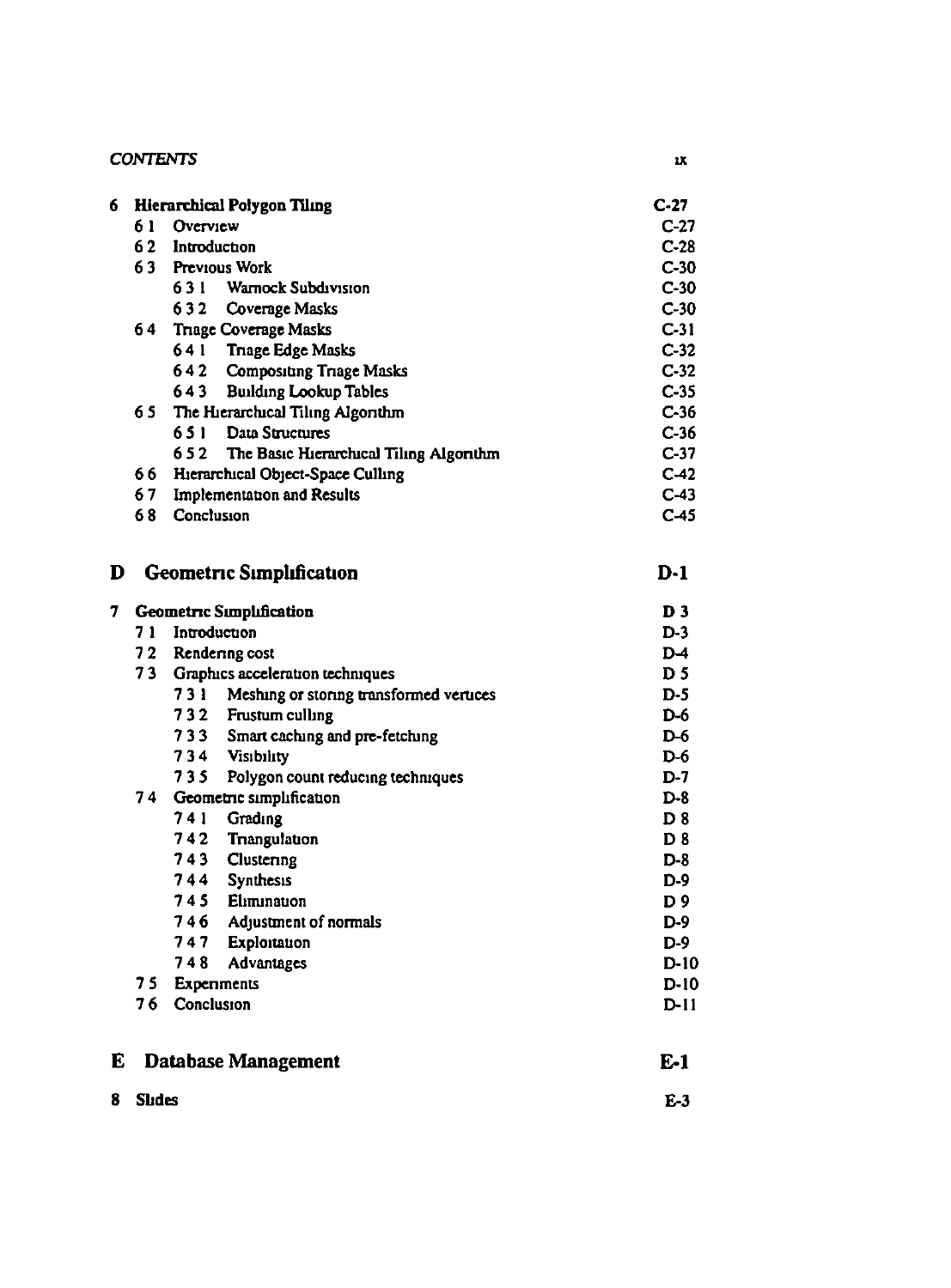| <b>CONTENTS</b> |  |  |  |  |
|-----------------|--|--|--|--|
|-----------------|--|--|--|--|

| 9 |                 |                                 | <b>Database Management</b>           | E 15             |
|---|-----------------|---------------------------------|--------------------------------------|------------------|
|   | 91              |                                 | Introduction                         | E 16             |
|   |                 |                                 | 911 Previous Work                    | E 17             |
|   |                 |                                 | 912 Goals                            | E 19             |
|   |                 |                                 | 913 Problem Statement                | E 23             |
|   |                 | 914                             | System Organization                  | E 24             |
|   | 92 <sub>1</sub> | Modeling                        |                                      | $E-24$           |
|   |                 |                                 | 921 Model Loading                    | $E-24$           |
|   |                 |                                 | 922 Model Representation             | $E-26$           |
|   |                 | 923                             | Object Abstraction                   | $E-27$           |
|   |                 | 924                             | <b>Results</b>                       | E 28             |
|   | 93              |                                 | Precomputation                       | $E-29$           |
|   |                 |                                 | 931 Spatial Subdivision              | $E-29$           |
|   |                 |                                 | 932 Visibility Precomputation        | E 30             |
|   |                 | 933                             | <b>Results</b>                       | E 34             |
|   | 94              |                                 | Interactive Walkthrough              | E 34             |
|   |                 |                                 | 941 User Interface                   | E 36             |
|   |                 |                                 | 942 Display Management               | E 37             |
|   |                 | 943                             | Memory Management                    |                  |
|   | 95              | <b>Results</b>                  |                                      | $E-43$<br>$E-48$ |
|   |                 | 951                             | Display Management                   | $E-48$           |
|   |                 | 952                             |                                      |                  |
|   | 96              | Memory Management<br>Conclusion | E 52                                 |                  |
|   | 97              |                                 | Acknowledgements                     | $E-54$           |
|   |                 |                                 |                                      | E 55             |
| F |                 |                                 | <b>Wrap-up and Future Directions</b> | $F-1$            |
|   | 10 Slides       |                                 |                                      | F <sub>3</sub>   |

| 11 Wrap-up and Future Directions       | F 7  |
|----------------------------------------|------|
| 11.1 The infinite database problem     | F 7  |
| 11 1 1 Four key concepts               | F 7  |
| 11 12 Choosing the right approximation | F 8  |
| 11 13 A possible approximation choice  | F9   |
| 11.2 The ultimate 3D Web browser       | F 10 |

 $\mathbf{x}$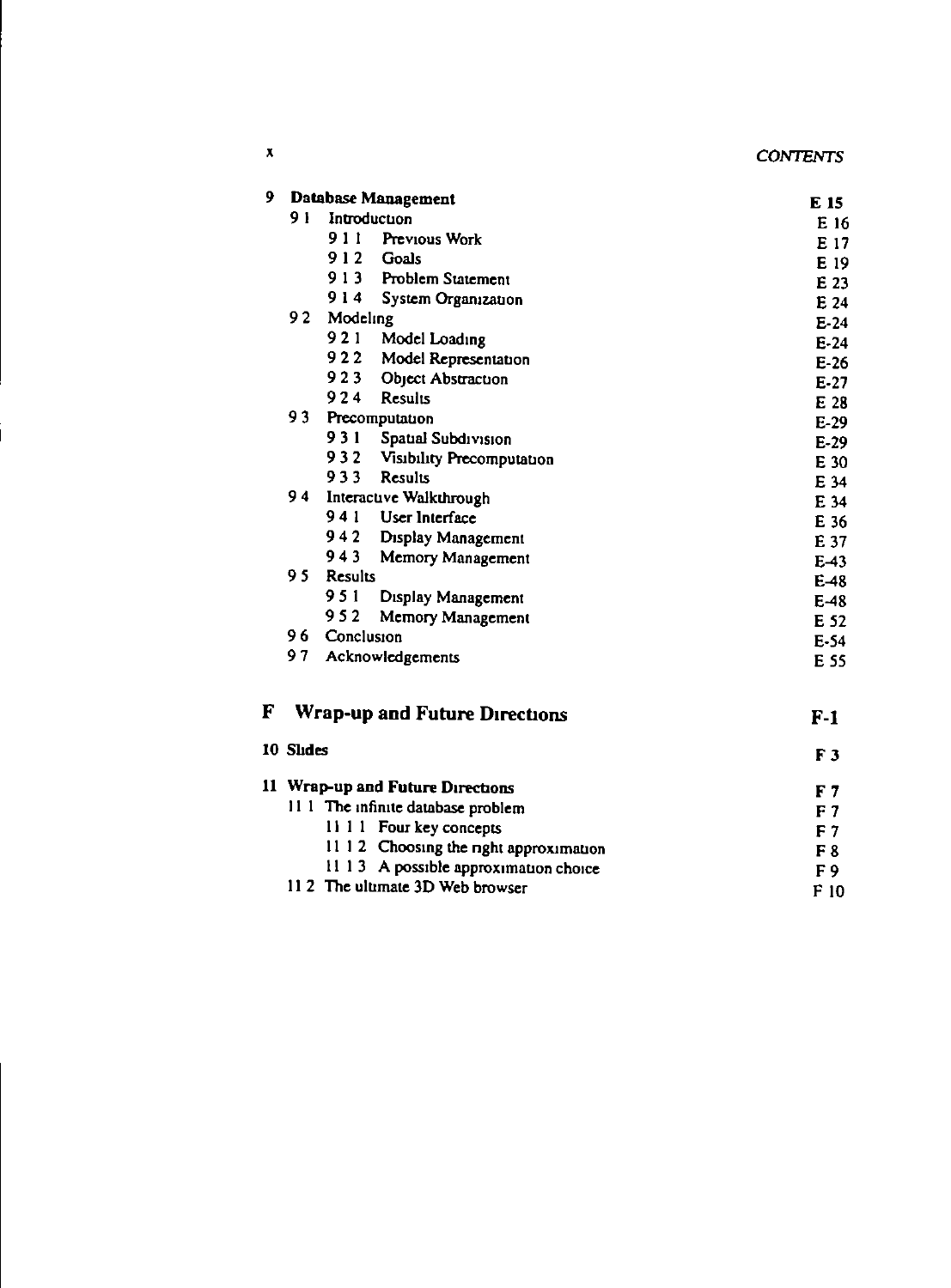# **List of Figures**

| 31             | Sources of latency in a hypothetical virtual environment system                               | B-6              |
|----------------|-----------------------------------------------------------------------------------------------|------------------|
| 32             | Multiple image artifact when fixating on moving object.                                       | $B-7$            |
| 33             | View into a simple town using texture mapping and billboards                                  | $B-9$            |
| 34             | Transition from a higher level-of-detail model to a lower one using fade                      |                  |
|                | (top) and morphing (bottom)                                                                   | $B-11$           |
| 3 <sub>5</sub> | Graphics Load Management.                                                                     | $B-13$           |
| 36             | Pipelined processing model for multiprocessor graphics workstations                           | $B-15$           |
| 37             | Trading off throughput for latency in pipeline multiprocessor                                 | $B-16$           |
| 38             | Visualization of a building used for city zoning discussions                                  | $B-18$           |
| 39             | Building interior using radiosity solution no texture mapping                                 | <b>B</b> 19      |
| 310            | Architectural scene using radiosity solution and texture mapping                              | $B-19$           |
| 51             | If a cube is hidden then all geometry it contains is also hidden                              | $C-8$            |
| 52             | Ordering of octants by visibility priority                                                    | $C-10$           |
| 53             | A primitive inside a visible cube is 'nearly visible                                          | $C-11$           |
| 54             | A scene and its corresponding z pyramid                                                       | $C-13$           |
| 55             | Does a z-pyramid hide a primitive?                                                            | $C-14$           |
| 56             | An office environment rendered with hierarchical visibility                                   | $C-20$           |
| 57             | Top view of model space showing viewing frustum and octree subdivi-                           |                  |
|                | sion                                                                                          | $C-21$           |
| 58             | Terrain models rendered with hierarchical visibility                                          | $C-22$           |
| 59             | Parallel performance graph                                                                    | $C-23$           |
| 61             | Triage coverage masks classify subcells as inside outside, or intersect-                      |                  |
|                | ing an edge                                                                                   | $C-31$           |
| 62             | Constructing a triage coverage mask for a convex polygon from the triage                      |                  |
|                | masks of its edges                                                                            | $C-33$           |
| 63             | Compositing triage coverage masks                                                             | $C-34$           |
| 64             | With triage coverage masks classification of subcells as covered or va<br>cant is definitive. |                  |
|                |                                                                                               | $C-36$           |
| 65<br>66       | Schemauc diagram of a mask pyramid<br><b>PSEUDOCODE LISTING</b>                               | $C-38$<br>$C-40$ |
|                |                                                                                               |                  |
| 67             | Antialiased frame rendered with the hierarchical polygon tiling algorithm C-44                |                  |
| 91             | <b>Exterior view of Soda Hall</b>                                                             | $E-20$           |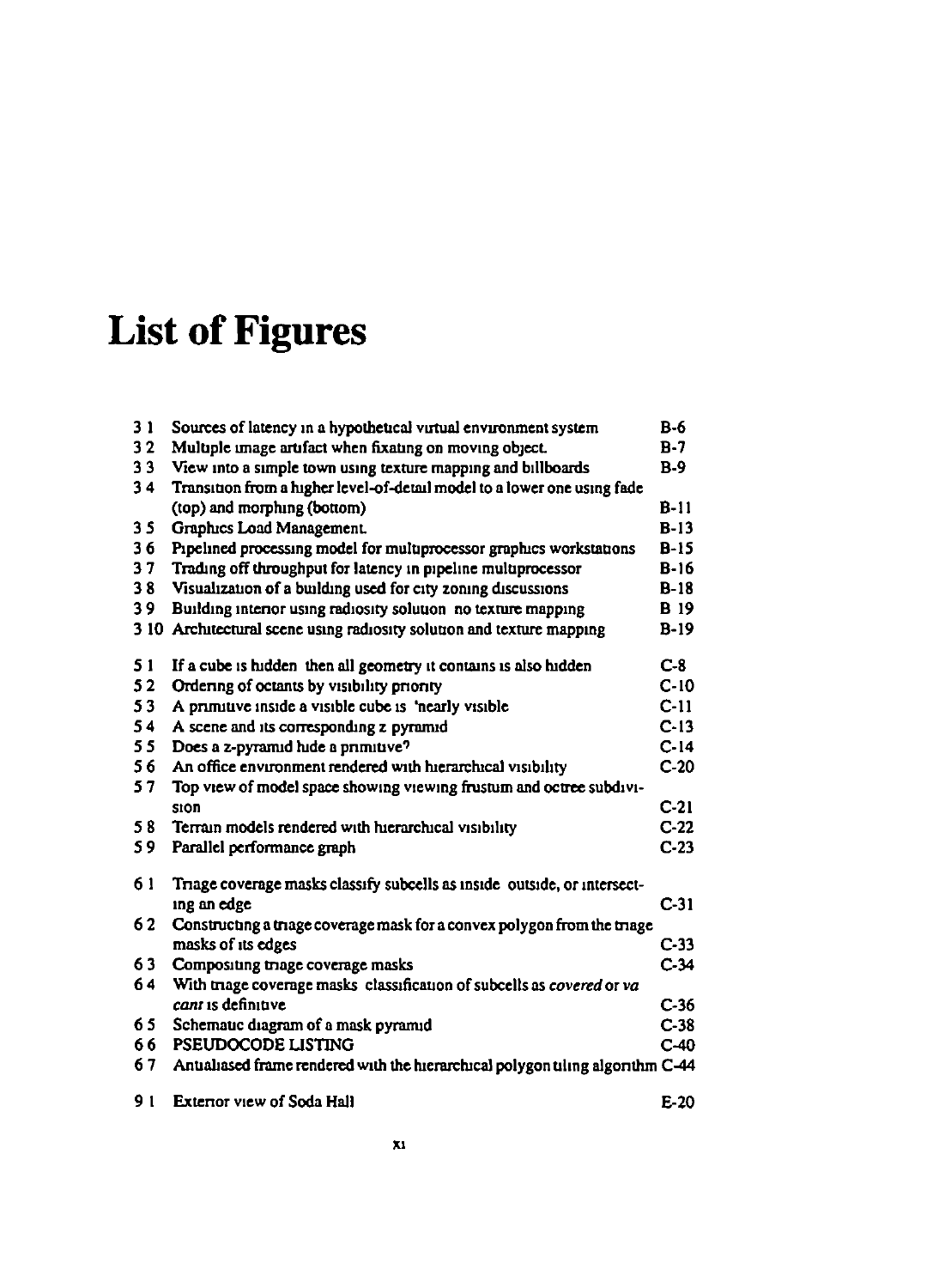| 92             | Exterior view of Soda Hall cut open by a horizontal plane at the sixth         |        |
|----------------|--------------------------------------------------------------------------------|--------|
|                | Аоог                                                                           | E 20   |
| 93             | Typical office with furniture                                                  | E 20   |
| 94             | Board room with furniture                                                      | E 20   |
| 9 <sub>5</sub> | Radiosity rendering of hallway                                                 | $E-22$ |
| 96             | Radiosity rendering of office                                                  | $E-22$ |
| 97             | Radiosity computation and results are independent of observer viewpoint E 22   |        |
| 98             | Polygonal mesh generated for the office during radiosity computation           | E 22   |
| 99             | System overview                                                                | E 24   |
|                | 9.10 Loading operations of the modeling phase                                  | E 25   |
|                | 9 11 Three LODs for a chair                                                    | $E-26$ |
|                | 9.12 Object instances can share geometries stored in an object definition      | E 27   |
|                | 9.13 An object instance can store its own geometries                           | E 27   |
|                | 9.14 Different door handle representations constructed using a parameter       |        |
|                | ized generator                                                                 | E 27   |
|                | 9.15 Three LODs for a canary                                                   | E 28   |
|                | 9 16 Functional steps of the precomputation phase                              | E 30   |
|                | 9 17 Spatial subdivision of the sixth floor of Soda Hall The image on the left |        |
|                | shows the actual three dimensional subdivision while the image on the          |        |
|                | right shows a two dimensional schematic representation                         | E 31   |
|                | 9.18 A sight line stabbing a portal sequence                                   | E 31   |
|                | 9 19 Bowne shaped region containing sightlines stabbing a portal sequence      |        |
|                | (supple gray) Opaque boundaries are shown in solid black Extremal              |        |
|                | sightlines are shown as dashed lines                                           | E 32   |
|                | 9 20 Cell visibility (supple gray) for source cell (dark gray)                 | E 32   |
|                | 9 21 Two dimensional schematic diagram of a) cell to-cell visibility (supple   |        |
|                | gray) and b) cell to-object visibility (shown as solid black squares) for      |        |
|                | a particular source cell (dark gray)                                           | $E-33$ |
|                | 9.22 Cell visibility in three dimensions Visible region (beams) and cell to-   |        |
|                | cell visibility (outlined) are shown for one source cell                       | E 33   |
|                | 9 23 Organization of data in the display database                              | E 35   |
|                | 9 24 Functional operations of the walkthrough phase                            | E 36   |
|                | 9.25 View frustum variables                                                    | $E-37$ |
|                | 9 26 Mapping view frustum to perspective projection                            | E 37   |
|                | 9 27 Visualization program supports two views                                  | $E-37$ |
|                | 9.28 Panels used for controlling parameters for a) observer navigation b)      |        |
|                | visibility determination and c) memory management                              | $E-38$ |
|                | 9 29 Visible region is a wedge that typically narrows as it traverses through  |        |
|                | more portals                                                                   | E-40   |
|                | 9 30 Visible region for view frustum in two dimensions                         | $E=40$ |
|                | 9.31 Objects in the eye-to-object visibility are shown as by solid squares     | $E-40$ |
|                | 9.32 All objects incident upon cells in the eye to-cell visibility             | $E-41$ |
|                | 9 33 Objects in the eye-to-object visibility                                   | $E-41$ |
|                | 9 34 The observer range cells (cross hatch) contain all observer view posi     |        |
|                | uons possible during the upcoming $N = 4$ frames Each cell is labeled          |        |
|                | by the number of frames before the observer can be resident in it              | E-44   |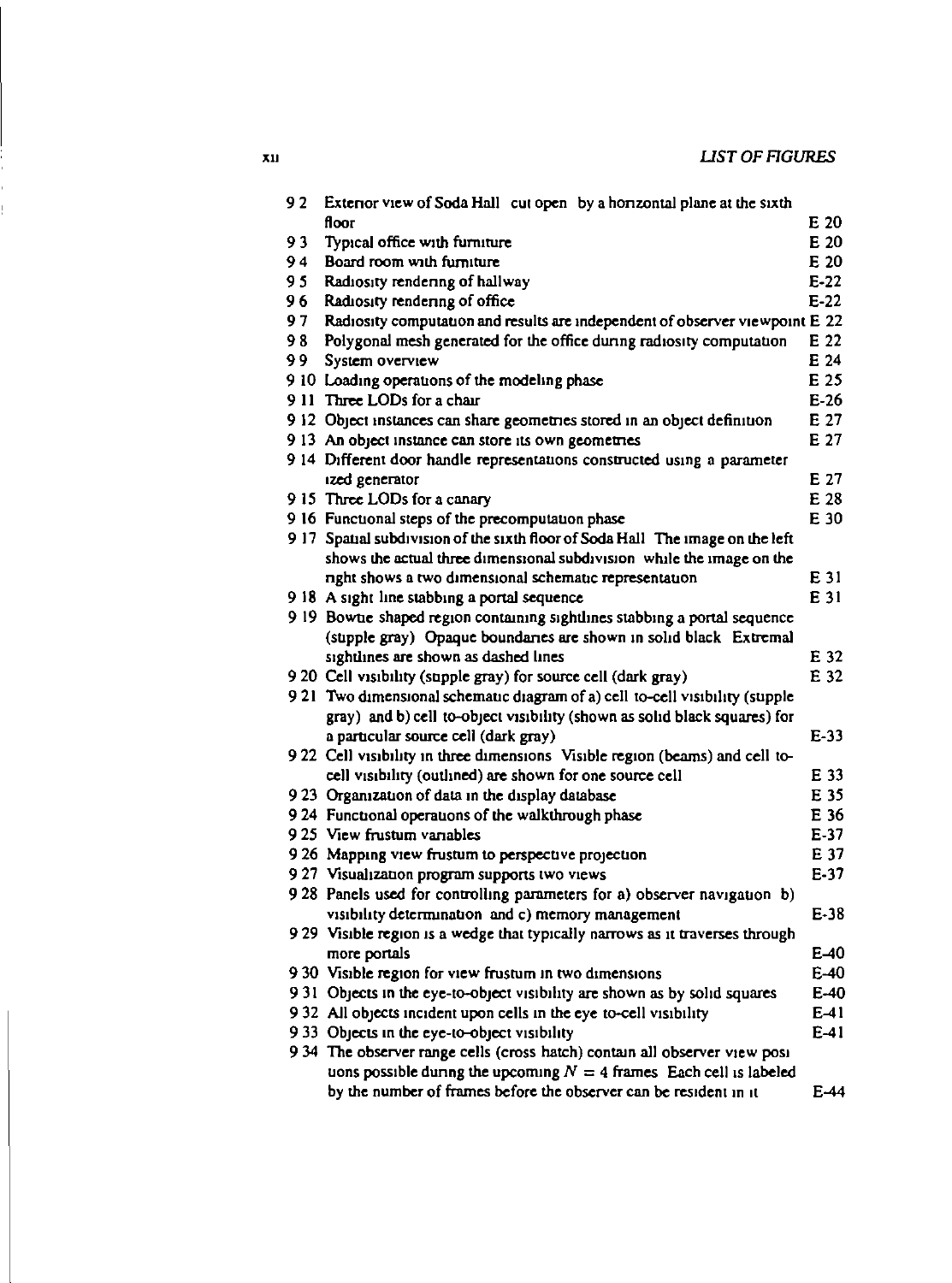#### *UST* OF *FIGURES*

| 9 35 The lookahead cells (supple gray) contain all objects that can be visible<br>to the observer during the upcoming $N$ frames Each cell is labeled by<br>the number of frames before it can become visible to the observer                                                                     | E-45   |
|---------------------------------------------------------------------------------------------------------------------------------------------------------------------------------------------------------------------------------------------------------------------------------------------------|--------|
| 9 36 Lookahead objects are stored in memory only up to the LOD at which<br>they can possibly be rendered during the next $N$ frames Each cell is<br>labeled and shaded by the maximum level of detail any object incident<br>upon it is stored in memory - darker shades of gray represent higher |        |
| levels of detail                                                                                                                                                                                                                                                                                  | E-46   |
| 937 Cache management algorithm results Each cell is labeled by the num                                                                                                                                                                                                                            |        |
| ber of frames since objects incident upon it were included in the looka                                                                                                                                                                                                                           |        |
| head set. Shading for each cell indicates whether or not it contains ob-                                                                                                                                                                                                                          |        |
| jects in the memory resident cache (stipple gray) read set (left hatch)                                                                                                                                                                                                                           |        |
| and resident set (right-hatch)                                                                                                                                                                                                                                                                    | E-47   |
| 938 Test observer path through the top four floors of Soda Hall                                                                                                                                                                                                                                   | $E-49$ |
| 9 39 Frame time for each observer viewpoint along the entire test observer                                                                                                                                                                                                                        |        |
| path during the test using both visibility determination and detail elision E-50                                                                                                                                                                                                                  |        |
| 9 40 Images of library generated using (left) no detail elision (19 821 poly-                                                                                                                                                                                                                     |        |
| gons) and (right) using the Optimization detail elision algorithm with                                                                                                                                                                                                                            |        |
| a target frame time of 0.05 seconds (3.568 polygons)                                                                                                                                                                                                                                              | $E-51$ |
| 941 Rendering times during Detail Elision test for each observer viewpoint                                                                                                                                                                                                                        |        |
| along the test observer path                                                                                                                                                                                                                                                                      | $E-52$ |
| 9 42 Compute time and rendering time during Detail Elision test for each                                                                                                                                                                                                                          |        |
| observer viewpoint along the portion of test observer path where com                                                                                                                                                                                                                              |        |
| putation was most expensive                                                                                                                                                                                                                                                                       | $E-52$ |
| 9 43 Frame time for each observer viewpoint along the entire test observer                                                                                                                                                                                                                        |        |
| path during the test with memory management.                                                                                                                                                                                                                                                      | E-53   |
| 11 1 Approximating a cluster of polygons                                                                                                                                                                                                                                                          | $F-10$ |
| 11.2 A possible location scheme based on Internet address                                                                                                                                                                                                                                         | F-11   |
|                                                                                                                                                                                                                                                                                                   |        |

XIII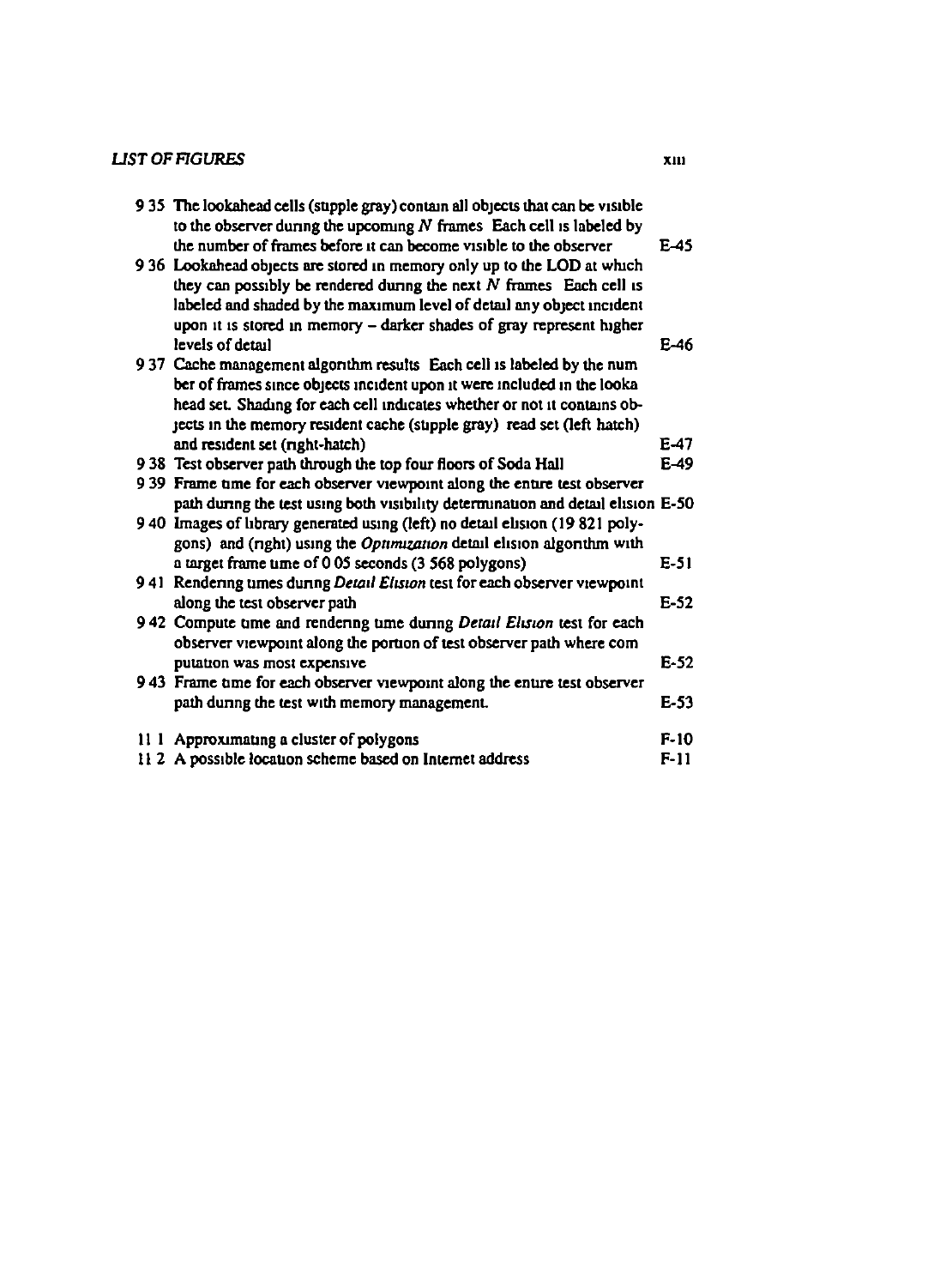# **List of Tables**

| 61  | Rules for compositing subcells of triage masks                                                                                              | C <sub>33</sub> |
|-----|---------------------------------------------------------------------------------------------------------------------------------------------|-----------------|
| 91  | Multi resolution modeling statistics for Soda Hall                                                                                          | $E-29$          |
| 92  | Mean and maximum statistics for cells in the spatial subdivision of Soda<br>Hall                                                            | E-34            |
| 93  | Mean and maximum compute time rendering time and frame time statis-<br>tics collected during display management tests                       | E-50            |
| 94  | Mean and maximum numbers of cells objects and polygons rendered<br>during display management tests                                          | <b>E-SO</b>     |
| 95. | Mean and maximum compute time rendering time swap time, and frame<br>time statistics collected during tests with and without memory manage- |                 |
|     | ment                                                                                                                                        | E-53            |
| 96  | Mean and maximum set statistics collected during memory manage-                                                                             |                 |
|     | ment tests                                                                                                                                  | F 53            |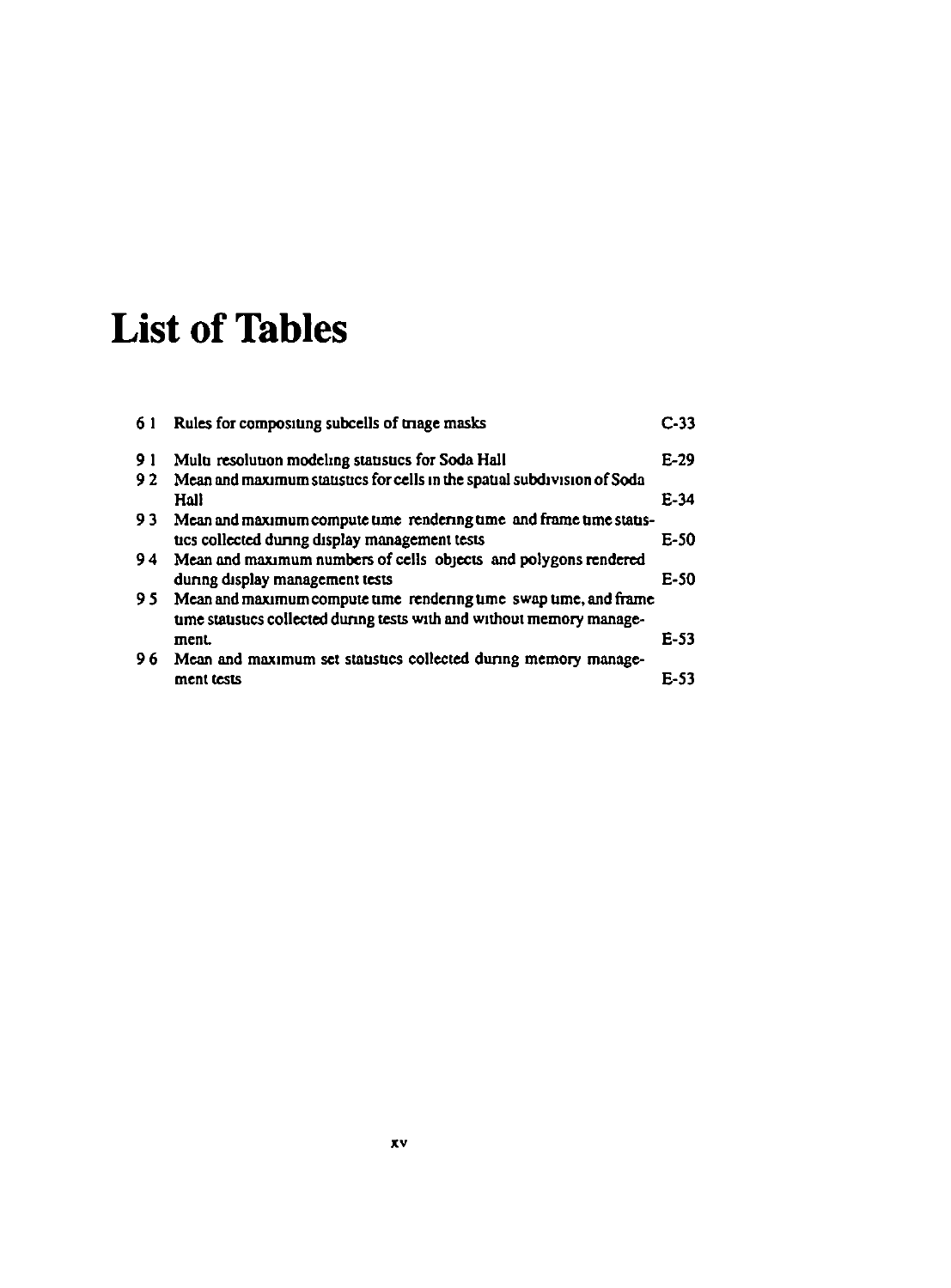### **About the speakers**

 $\mathcal{A}$ 

[ Eric L. Brechner ]  $\hat{\mathbf{c}}$ **Senior Principal Scientist** The Boeing Company PO Box 24346 M S 7L-43 Seattle WA 98124-0346 brechner@boeing.com $^1$ 

Eric Brechner is a Senior Principal Scientist in the Research and Technology Di vision of Boeing Computer Services He has been with Boeing for five years working in the areas of large scale visualization computational geometry network communical tions, data-flow languages and software integration. He was the principal architect of  $\mu$  $FlyThru<sup>na</sup>$  the walkthrough program for the 20GB 500+ million polygon model of the Boeing 777 aircraft, authoring three invention disclosures relating to that work He was also one of the principal architects of FlyThru<sup>na</sup> Core and CAD Core He is currently the Principal Investigator for the Access Manager Integration Framework and a new parametric solid modeler Before coming to Boeing Eric had worked in computer graphics and CAD for Silicon Graphics Inc GRAFTEK, the Rensselaer Design Research Center (formally the Center for Interactive Computer Graphics) and the Jet Propulsion Laboratory He holds a BS and MS in mathematics, and a PhD in applied mathematics from Rensselaer Polytechnic Institute

**James Helman** Member Technical Staff Silicon Graphics Inc. 2011 N Shoreline Blvd Mountain View CA 94043-1389 jimh@sgi com

Jim Helman works in Silicon Graphics Advanced Graphics Division as a member of the engineering team for IRIS Performer, SGI s real-time graphics toolkit. Before coming to SGI he was a student in the Applied Physics Department at Stanford Uni versity where he worked on a PhD in data visualization His interests include virtual environments game design and keeping large green cars running

<sup>&</sup>lt;sup>1</sup> Enc Brechner is now at Microsoft Corporation, One Microsoft Way Redmond, WA 98052-6399 ericbrec@microsoft.com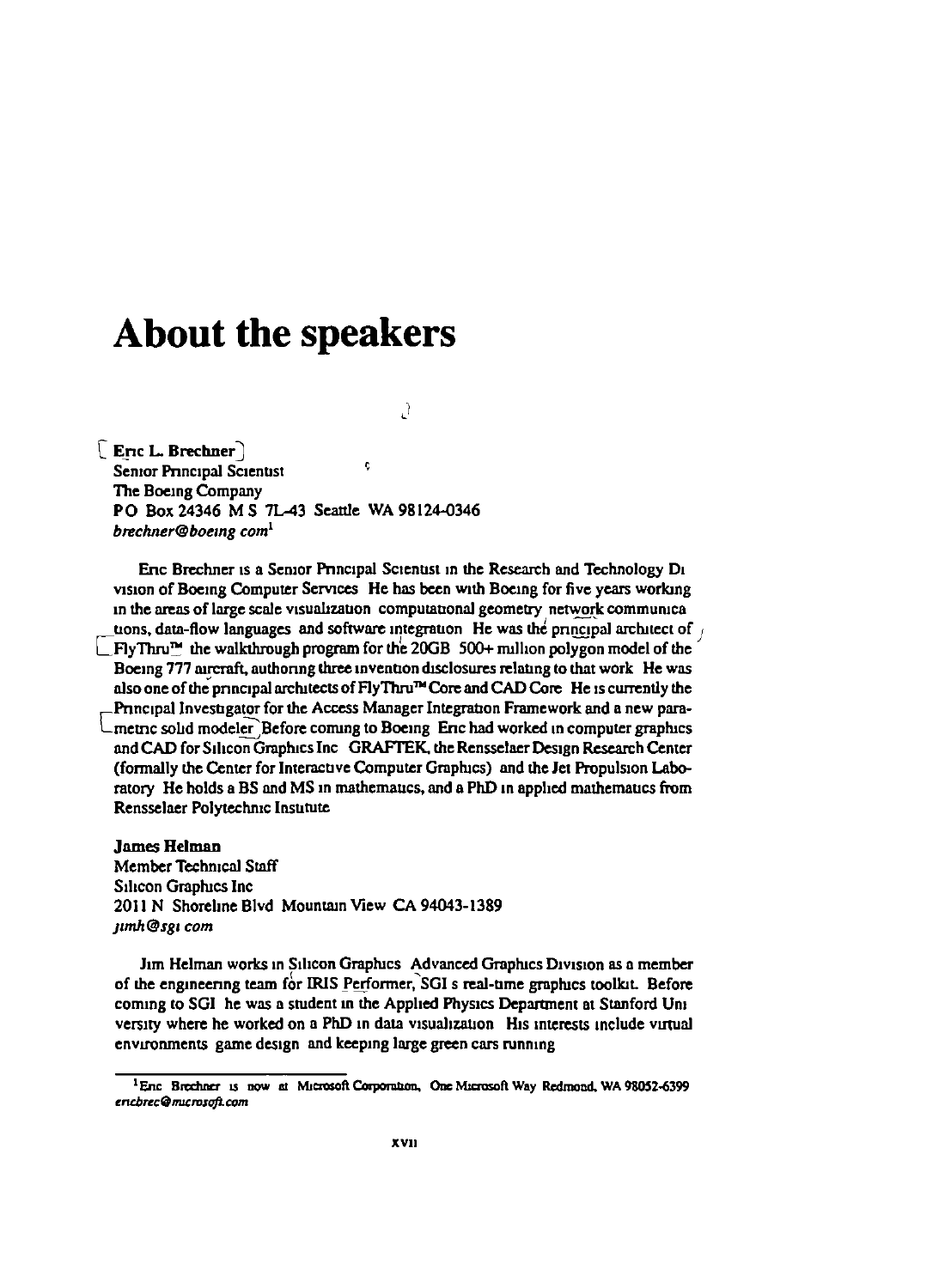#### **Ned Greene**

Apple Computer and U C Santa Cruz MS301 3J 1 Infinite Loop Cuperuno CA 95014 greene@apple.com

Ned Greene is a member of the Advanced Technology Group at Apple Computer in Cupertino California where he conducts research in computer graphics. He holds a masters degree in computer science from New York University and is currently completing a PhD at the University of California at Santa Cruz From 1980 to 1989 Ned worked at the Computer Graphics Lab at The New York Institute of Technology where he developed software for computer animation and contributed to pioneering animation projects such as The Works and The Magic Egg Over the years he has been a frequent contributor to the SIGGRAPH technical program and Electronic Theater

#### **Jarek Rossignac**

Senior Manager IBM TJ Watson Research Center PO Box 704 Yorktown Heights NY 10598 jarek@watson.ibm.com

Jarek Rossignac is Senior Manager of the 3D Graphics and Interactions Department at IBM Research, covering a wide range of activities in CAD graphics and virtual reality He joined IBM Research in 85 with a PhD in EE on Solid Modeling from the University of Rochester In 89 he created the Interactive Geometric Modeling group and managed research projects in topological representations and algorithms for CAD and in the interactive design and inspection of complex animated assemblies. He published over 40 papers winning three Best Paper external awards (Computer and Graphics'90 Eurographics 91 and IEEE Computer Graphics and Applications 93) He authored 12 invention disclosures in modeling and graphics and received numerous IBM internal awards (including the Best Paper award from Computer Science and a Research Divi sion Award for the 3D Interaction Accelerator software system which supports graph ics and VR interactions with 3D CAD models of industrial complexity 1 e comprising millions of faces) Rossignac lectures at SIGGRAPH and at Eurographics He is Associate Editor of four professional journals (ACM Transactions on Graphics Computer Aided Design The Visual Computer and Computer Graphics Forum) and Guest Editor for 7 special issues (three in Computer Aided Design one in the International Journal of Computational Geometry and Applications two in the IEEE Computer Graphics and Applications and one in the ACM transactions on Graphics) He refereed several hun dred manuscripts and numerous grant proposals serves in various international confer ence committees (including Eurographics 91 93 94 and SIGGRAPH 93 94) Rossignac is also co-chairman of the ACM/SIGGRAPH Symposium on Solid Modeling for 91 95 of the Eurographics 94 Workshop on Graphics Hardware He is co-chairman of the International Program Committees for Eurographics 96 and for CAD/Graphics 95 Fi nally He serves as Program Director for SIAM s Activity Group on Geometric Design

XVIII